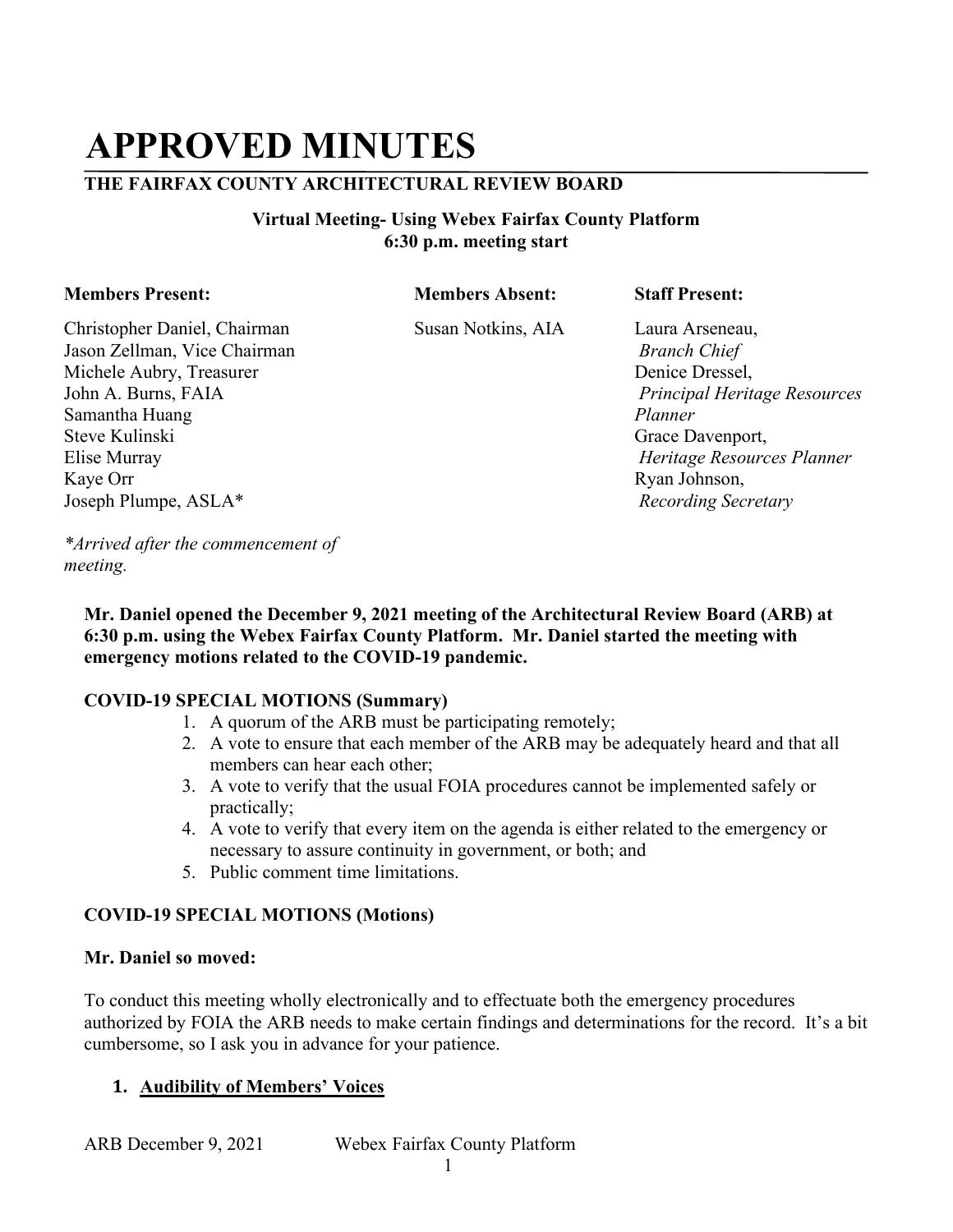First, because each member of this ARB is participating in this meeting from a separate location, we must verify that a quorum of members is participating, and that each member's voice is clear, audible, and at an appropriate volume for all of the other members. Accordingly, I am going to conduct a roll call, and ask each ARB member participating in this meeting to state your name and the location from which you are participating. I ask that each of you pay close attention to ensure that you can hear each of your colleagues. Following this roll call, we will vote to establish that every member can hear every other member.

(Mr. Daniel continued with a roll call of Members, in accordance with above instructions):

- **- Ms. Aubry- aye, private residence, can hear**
- **- Mr. Burns- aye, private residence, can hear**
- **Ms. Huang- aye, private residence, can hear**
- **- Mr. Kulinski- aye, office, can hear**
- **- Ms. Murray- aye, private residence, can hear**
- **- Ms. Orr- aye, private residence, can hear**
- **Mr. Plumpe- no response, joins meeting at 6:37 p.m., see below**
- **- Mr. Zellman- aye, private residence, can hear**
- **- Mr. Daniel- aye, private residence, can hear**

Mr. Daniel passed the virtual gavel to Mr. Zellman so that he could be heard to make the requisite motion.

#### **Mr. Daniel moved that every member that is present can be clearly heard. The motion was seconded by Ms. Huang and passed unanimously.**

#### **2. Quorum of ARB members-**

#### **Mr. Daniel so moved:**

 As determined by the roll call, 8 members of the ARB are present and therefore satisfy the ARB quorum minimum. The ARB by-laws state that a minimum of 6 members are required to determine a quorum.

 **The motion was seconded by Ms. Orr and passed unanimously.** 

#### **3. Need for an Electronic Meeting**

#### **Mr. Daniel so moved:**

Third, having established that each member's voice may be heard by every other member, we must next establish the nature of the emergency that compels these emergency procedures, the fact that we are meeting electronically, what type of electronic communication is being used, and how we have arranged for public access to this meeting. Therefore, I move that the State of Emergency caused by the COVID-19 pandemic makes it unsafe for this ARB to physically assemble and unsafe for the public to physically attend any such meeting, and that as such, FOIA's usual procedures, which require the physical assembly of the ARB and the physical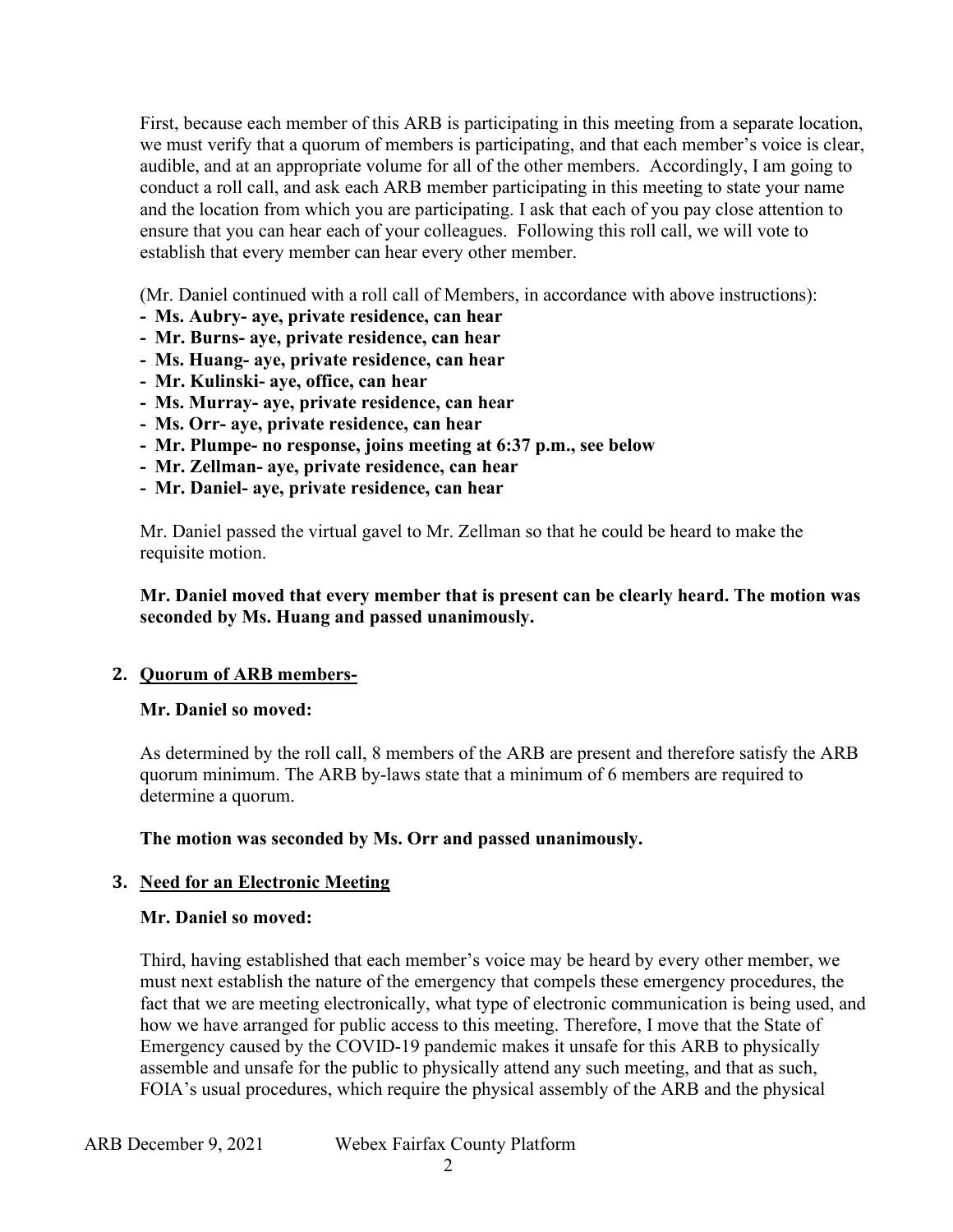presence of the public, cannot be implemented safely or practically. I further move that the ARB may conduct this meeting electronically through Webex, a county virtual meeting platform and available for access through the ARB county website or through phone at: 1-844-621-3956 with Access code: 2346 011 0696. It is so moved.

# **The motion was seconded by Ms. Burns, and passed unanimously. \*\*Mr. Plumpe joined the meeting at 6:37 p.m.\*\***

#### \*\*Mr. Plumpe joined the meeting at 6:37 p.m.\*\*

#### **4. Need to dispense with FOIA's Usual Procedures to Assure Continuity in Government/Continue Operations**

#### **Mr. Daniel so moved:**

Finally, it is next required that all of the matters addressed on today's agenda are statutorily required or necessary to continue operations and the discharge of this Board's lawful purposes, duties, and responsibilities. It is so moved.

#### **The motion was seconded by Mr. Kulinski, and passed unanimously.**

#### **5. Public Comments:**

Mr. Daniel moved that the ARB needs to determine how long each member of the public will be able to speak during the public comment periods. The public will be allowed to comment after the consent agenda items and after each action item, as is standard ARB practice.

#### **Mr. Daniel moved that each member of the public will have 3 minutes to speak. The motion was seconded by Mr. Plumpe, and passed unanimously.**

Mr. Zellman handed the virtual gavel back to Mr. Daniel.

#### **VIRTUAL MEETING WEBEX INFORMATION**- Staff (Denice Dressel)

 or chat function in the Webex Platform for inquiries and staff would monitor accordingly, and that attendees that are experiencing technical issues to please call Webex Technical Assistance at Ms. Dressel informed all attendees that the meeting is being recorded, and it will be posted online within 10 days. She directed attendees to email her during the meeting, use the Q&A box 1-866-799-3293.

## **Mr. Burns read the opening Statement of Purpose. APPROVAL OF THE AGENDA- Chair READING OF STATEMENT OF PURPOSE AND INTENT OF HOD'S**

#### **APPROVAL OF THE AGENDA- Chair**

staff. The motion passed unanimously. Mr. Zellman moved, and was seconded by Ms. Orr, to adopt the agenda as submitted by

 **staff. The motion passed unanimously. INTRODUCTION/RECOGNITION OF GUESTS (Based on Webex attendees' list)**  Elizabeth Crowell, Fairfax County Park Authority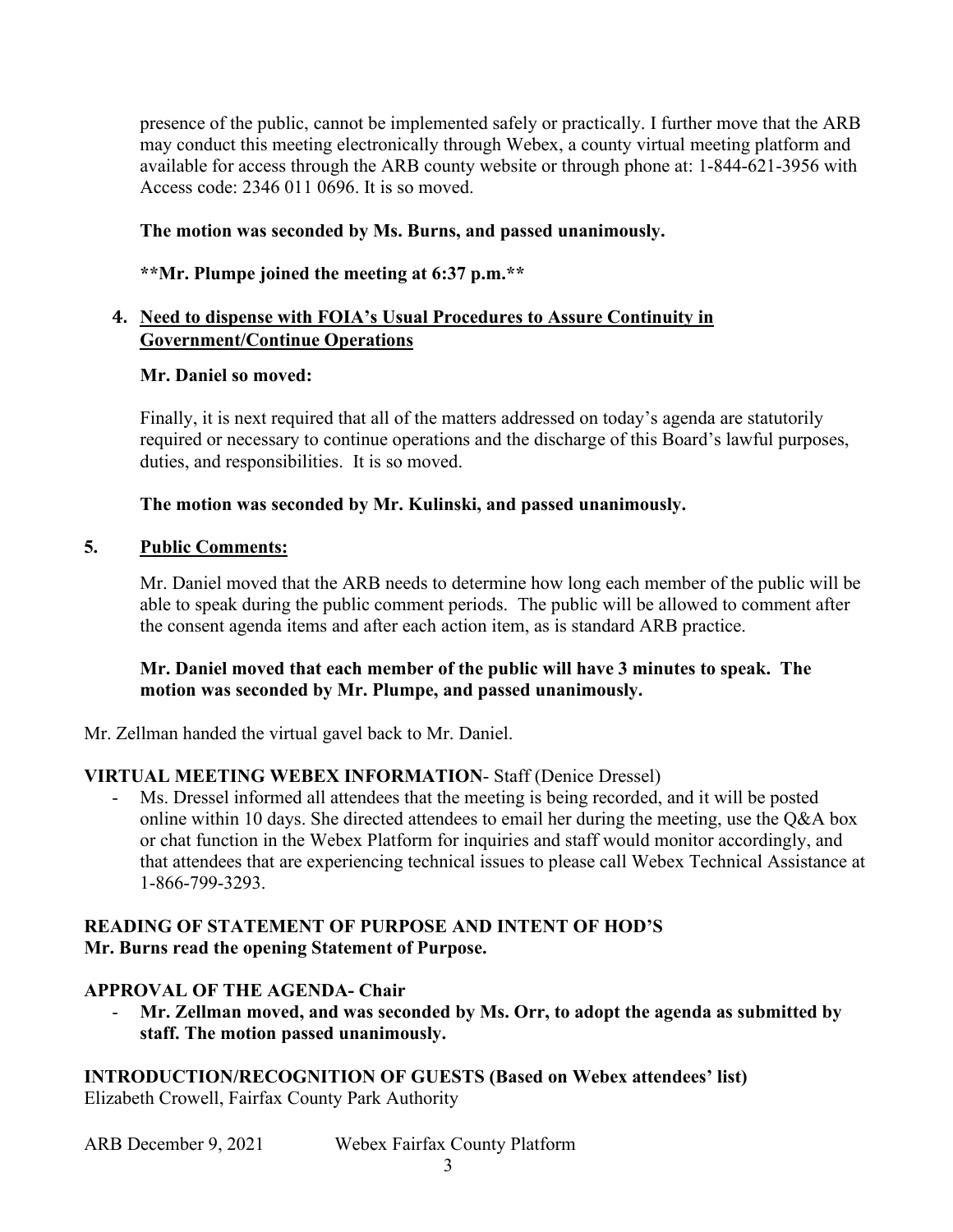Johnny Burton – by phone Rick Novak Ipek Aktuglu, Capital Facilities Paul Dugan Marc Marzullo Ben Boblooch Daniel Halstead Martha Green William Jones John Iovass Nigel Phillips Serena Bellow

#### **CONSENT CALENDAR ACTION ITEMS: None.**

 \*\*Mr. Daniel reminded presenters of a general 8-minute maximum presentation time for new items, and 3-minute presentation time for revised or follow-up items, and no time limitations for workshops.\*\*

#### **ITEMS FOR ACTION:**

 **1. ARB 21-LOR-02 - TESLA Solar Roof system installation,** located at 9105 Power House is submitting for approval of a TESLA Solar Roof system, roof vent pipe, and fan exhaust Rd., Lorton, tax map number 1071 09H 0003, in the Lorton/Laurel Hill MOA area. Applicant upgrade. The applicant previously presented the proposed project to the ARB at the November 2021 meeting. Daniel Halstead represents the application. **Mount Vernon District.** 

#### o **Presentation/Discussion**

- **Mr.** Halstead presented:
	- Previous workshop item from November 2021
	- was to ensure that the correct version of the Building Code matches the drawings. Mr. Halstead stated that he would like the project approved • Building Code question from Ms. Orr regarding fire access has been verified with the County Building Plan Review department whose advice under the 2015 Building Code.
- Mr. Daniel asked ARB Members for comments:
	- Ms. Aubry: No questions or concerns.
	- Mr. Burns: Note that Fairfax County accepts either the 2015 or 2018 versions of the IRC Building Code. No concerns.
		- o Noted that Tesla should be commended for making the panel design very uniform with roof.
	- Ms. Huang: No further comments.
	- Mr. Kulinski: No comments.
	- Ms. Murray: No comments.
	- Ms. Orr: Thanked applicant for clarification regarding Building Code.
	- Mr. Plumpe: Excited to see finished installation.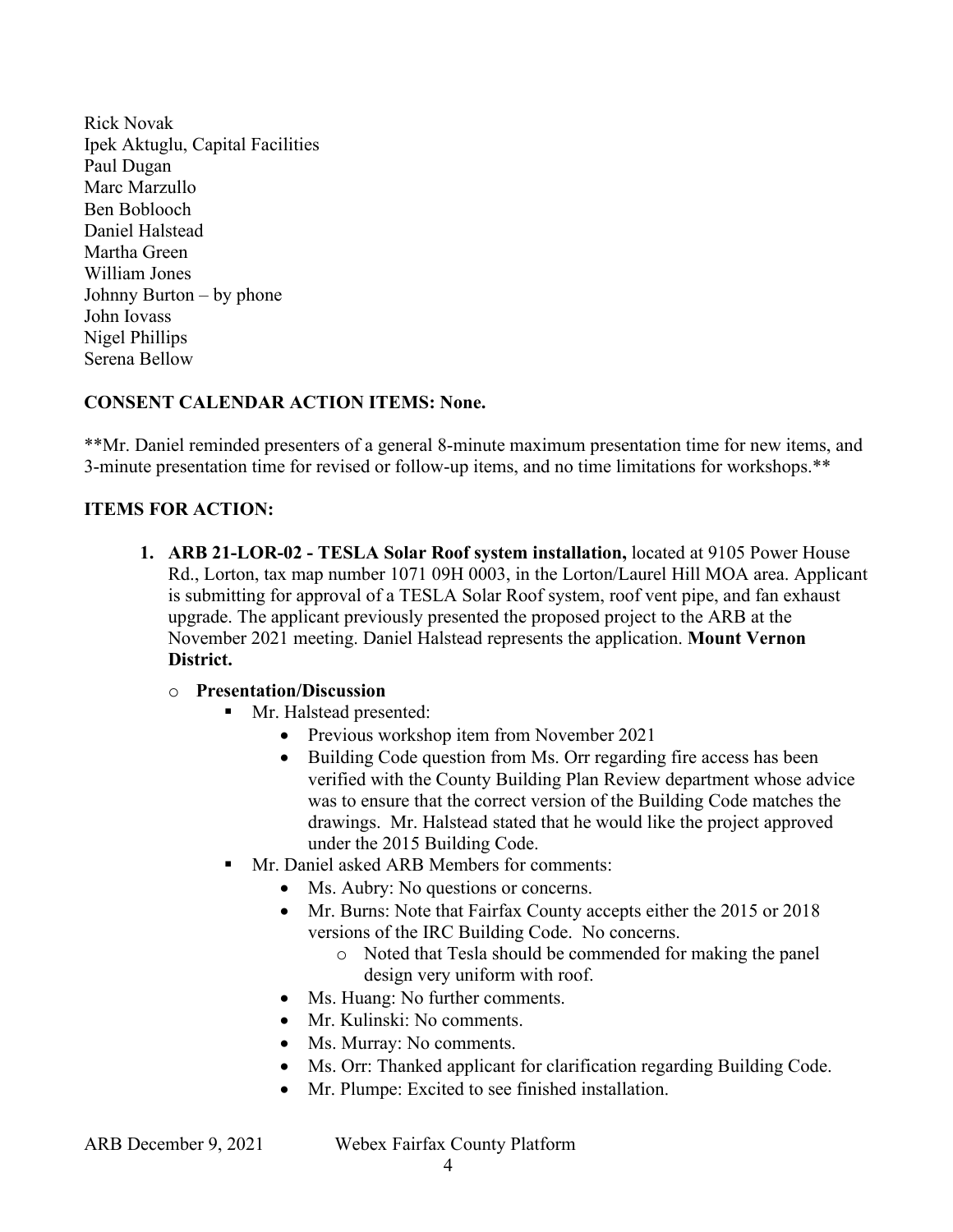- Mr. Zellman: No concerns.
- Mr. Daniel: No further comments and appreciates staff providing clarification regarding the Building Code.
- Mr. Daniel asked for public comment. None.

 **Mr. Burns moved, and was seconded by Mr. Kulinski, that the ARB approve action item ARB-21-LOR-02, located at located at 9105 Power House Rd., Lorton, tax map number 1071 09H 0003, for the proposed installation of a TESLA Solar Roof system roof vent pipe, and fan exhaust upgrade, as submitted and presented at the December 9, 2021 ARB meeting. Upon review of the materials, the proposal is found to meet requirements of the Memorandum of Agreement for the Lorton/Laurel Hill Eligible District. The motion passed unanimously.** 

 MOA area. Applicant is submitting for approval of a screened porch, deck, stairs, and stone **2. ARB 21-LOR-03 – Screened porch with deck, stairs, and stone patio installation,** located at 9393 Quadrangle St., Lorton**,** tax map number 1071 09D 0011, in the Lorton/Laurel Hill patio in the Liberty subdivision. The applicant previously presented the proposed project to the ARB at the November 2021 meeting. John Burton represents the application. **Mount Vernon District.** 

#### o **Presentation/Discussion**

- Mr. Burton presented:
	- Responded to the ARB's questions from the November 2021 workshop:
		- o The ARB had previously requested, and Mr. Burton has subsequently provided:
			- obstruct view thereof), and from upper and lower level of proposed deck to the guard house. • Photos from the Guard House, Laurel Hill House (trees
			- which showed the block material and color- L-shaped, river • Photo of retaining wall. Mr. Burton provided this photo red concrete, wall block
			- west of Laurel Hill House and southwest of the Guard • Map of construction site-Aerial map. House is slightly House
			- The applicant showed an existing design of roof in the Information pertaining to inclement weather roofing issue: will address roof design concerns with builder to ensure best solution to prevent inclement weather degradation. same neighborhood that is similar to what is being proposed.
- Mr. Daniel asked for public comment. None.
- **Mr. Daniel noted the Lorton Heritage Society and the HOA approvals.**
- **Mr. Daniel asked ARB Members for comments:** 
	- Ms. Aubry: No issues.
	- Mr. Burns: Clarified the front elevation should be street elevation. No further concerns.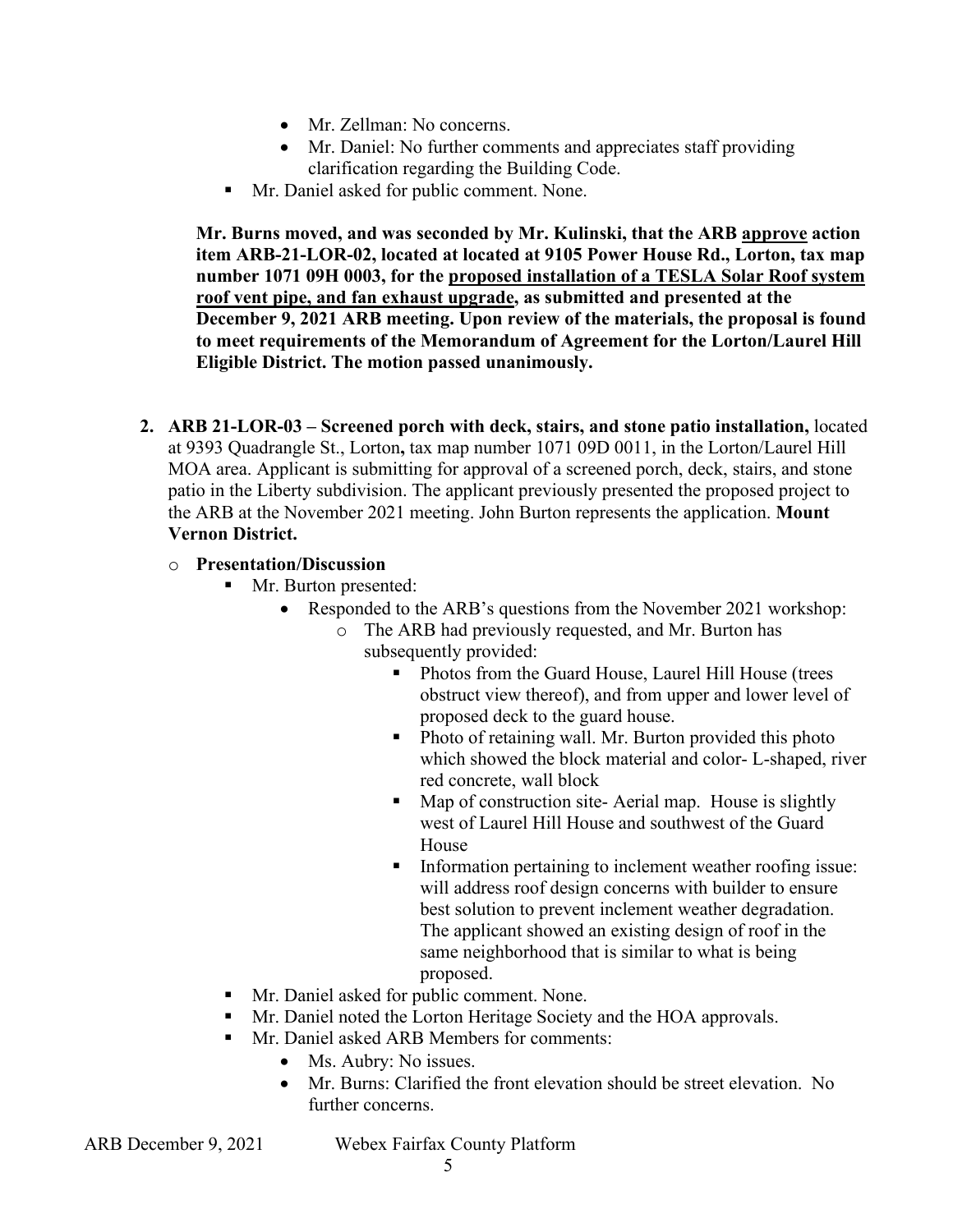- Ms. Huang: No further comments.
- Mr. Kulinski: Addition will soften the prison compound look.
- Ms. Murray: No questions.
- Ms. Orr: Posts at the bottom of the stairs- make sure included in what goes to staff for review.
- color was found to be similar in color to the existing retaining wall. • Mr. Plumpe: Had some comments about the retaining wall in the photos not matching the proposal, but later retracted his comment as the material
- Mr. Zellman: No comments.
- Mr. Daniel: Appreciate the presentation and addressing previous points brought up at ARB Workshop.

**Mr. Kulinski moved, and was seconded by Mr. Zellman, that the ARB approve action item ARB-21-LOR-03, located at 9393 Quadrangle St., Lorton, tax map number 1071 09D 0011, for the proposed installation of a screened porch, deck, stairs, and stone patio, as submitted and presented at the December 9, 2021 ARB meeting. Upon review of the materials, the proposal is found to meet requirements of the Memorandum of Agreement for the Lorton/Laurel Hill Eligible District. The motion passed unanimously.** 

#### **3. ARB 21-EAS-01 – Fence relocation necessitated by FCDOT Kirby Road sidewalk**

**project,** located at the historic property "Eight Oaks," 1825 Kirby Road, McLean, tax map number 0411 28 00008A1. The applicant is seeking ARB approval for relocation of a fence and the replacement of landscaping for the historic property "Eight Oaks," impacted by the FCDOT Kirby Road sidewalk project. Northern Virginia Conservation Trust holds a conservation easement on the property which requires ARB approval for changes that materially affect the cultural landscape of the house, including fences and certain vegetation. Josh Frey represents the application. **Dranesville District.** 

## o **Presentation/Discussion**

- Mr. Frey presented:
	- There is a NVCT (Northern Virginia Conservation Trust) conservation easement on the property. Fence will have to be relocated from County property to private property. The proposal is to relocate the fence closer to the home on property (while maintaining design).
- Mr. Daniel asked for public comment. None.
- **Mr. Daniel asked ARB Members for comments:** 
	- what is the County's position on the disruption to the landscaping. Ms. Aubry: Sought clarification as to whether the applicants would be installing a new fence or moving the existing fence. Applicants responded that they've agreed to relocate the existing fence. Ms. Aubury also asked Applicants responded that there has been little clarity and guidance from the County, however their private landscaper's recommendation is to plant entirely new landscaping.
	- • Mr. Burns: Asked whether the fence design is the same as the existing fence or will it be a similar fence. The response from the applicants was

| ARB December 9, 2021 |  |
|----------------------|--|
|----------------------|--|

Webex Fairfax County Platform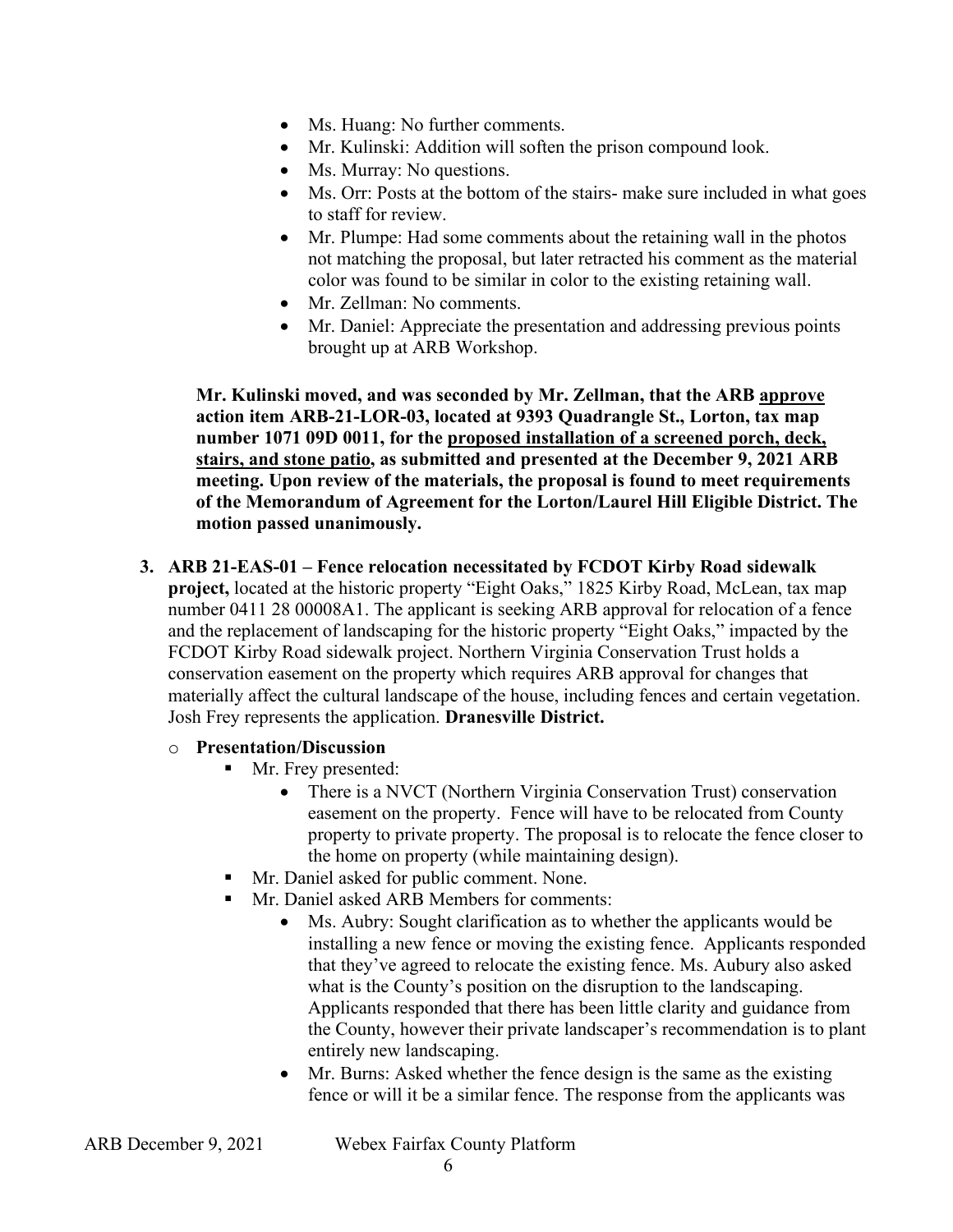the same as the existing fence. Mr. Burns asked about current extent of the fence to be relocated and whether that would be maintained. Applicants responded yes due to foliage on adjacent lot they own.

- Ms. Huang: Asked a question about urban forestry requirements. The applicants responded that that has not been a major issue brought up with the County during the course of this project.
- Mr. Kulinski: No comment.
- Ms. Murray: No comment.
- Ms. Orr: No comment.
- would remain on the property, especially those trees close to the existing preservation plan. Clarification from applicant: only fence is being Plumpe recommended that applicants move plants soon while they are • Mr. Plumpe: Asked about location of existing trees and whether they driveway. Recommended a private tree specialist. There needs to be a tree replaced, but all impacted shrubbery will likely need to be moved. Mr. dormant (during Winter).
- Mr. Zellman: No problems with proposal.
- responded that they had no idea when it was installed. The fence is in • Mr. Daniel: Asked how old is the existing fence. The applicants good condition and could be moved.

 **Ms. Huang moved, and was seconded by Mr. Zellman, that the ARB approve action submitted and presented at the December 9, 2021 ARB meeting. Upon review of the item ARB-21-EAS-01, located at 1825 Kirby Road, McLean, tax map number 0411 28 00008A1, for the proposed fence and the replacement of landscaping, as materials, the proposal is found to meet requirements of Deed of Gift of Conservation Easement dated December 6, 2005, held by the Northern Virginia Conservation Trust on the property. Mr. Plumpe recommended friendly amendments that the homeowner consult with a professional arborist to prepare a tree preservation plan and work with ARB Staff to ensure FCDOT maintain or relocate landscaping as close as possible to the existing. The motion, as amended, was accepted by Ms. Huang and Mr. Zellman, and passed unanimously.** 

 West, in the Lake Anne Historic Overlay District, tax map number 0172 31 1502A. The applicant is proposing to install 6 concealed antennas with accessory equipment and cabinets on the roof at Heron House. Rick Novak of Site Link Wireless represents the application. **Hunter Mill District. 4. ARB 21-LKA-01 - Verizon Wireless antenna installation,** located at 11400 Washington Plaza

## o **Presentation/Discussion**

- Mr. Novak presented:
	- There is no final approval from Reston Association.
	- The 2232 application has not been submitted to the County.
	- There is no formal approval from the Heron House association.
	- The Fellowship House will be demolished soon, and the coverage by Verizon Wireless would be significantly diminished. 1.9 sq. mi. of coverage- site is critically important.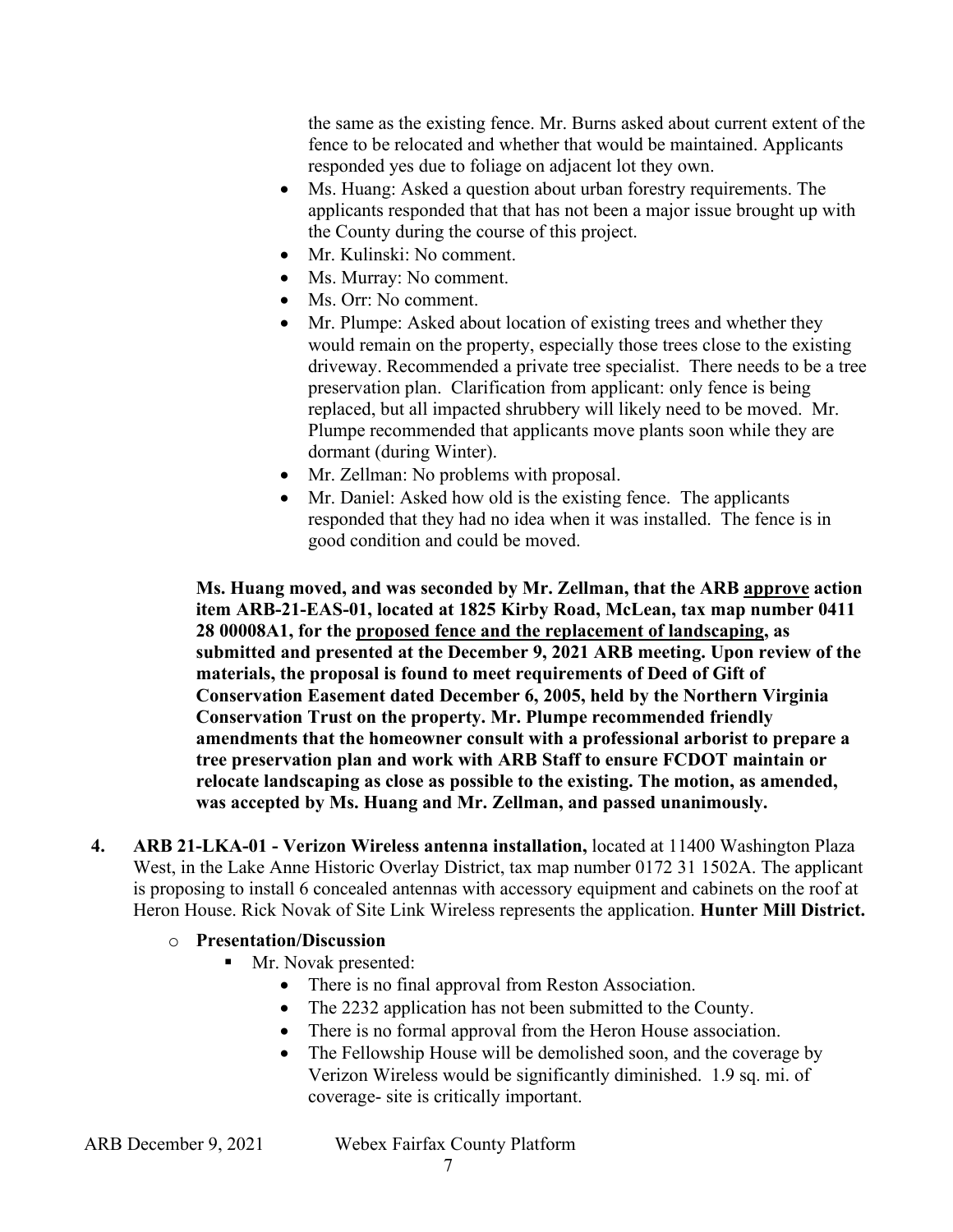- Mr. Novak showed a photo rendering and conceptual photo elevations of what the Heron House would look like with the proposed antennae stealth enclosure.
	- design. Beige concrete, block-vertical column style. o Edge of roof. 14' high on roof. Blends in with existing building
- Mr. Daniel asked whether this was supposed to be an action or workshop item.
	- • Applicant stated their preference for an action item, and would like ARB approval before going to LARCA.
	- the roof. All antennae are concealed. Antenna tips are set 14' off the roof. • Mr. Marzullo presented: 3 sectors of antennae. Building roof is approx. 7500 s.f. Building has architectural feature poles 12-18' that extend above Radio cabinets are situated to not interfere with existing building features.
- Mr. Daniel asked for public comment.
	- Nigel Phillips 1401 Heron House: objects to this application:
		- o Preliminary application. Previous Heron House Board did a preliminary approval, not current board.
		- o There are no detailed records of previous Heron House board approval.
		- o These antennae would significantly impair the profile view of the building.
		- o At least table the application until more information is available.
		- Martha Greene. Owner of 4 Units in Heron House (did not provide address)
			- serious matter. The RA DRB returned the design review approval threshold. (3 signatures) o The Change in the composition of the Heron House board is a application because the previous Board did not meet signature
			- added weight. Building plans are not accurate. o New Board members may not believe the roof can support the
				- Roof is fragile. We need more study time.
			- insignificant. This is a workshop item. Should not be an action o Historically designated property- the physical changes are not item. Does not support proposal.
- Mr. Daniel asked ARB Members for comments:
	- Ms. Aubry: There are still issues being raised. Prefers applicant withdraw as an action item. Future workshop item.
	- The proposed stealth boxes are pretty significant, and could be seen as • Mr. Burns: Displayed photos of existing and proposed building profiles based on renderings. There are significant changes to the roof line on the building. Mentioned that Verizon is not the only carrier losing service. materially altering the significant design features of the Heron House. There is nothing in the application material about why existing antennae could not be augmented to be more visually cohesive.
		- o Mr. Burns asked if the proposal was temporary or permanent changes to the roof line of Heron House.
			- Mr. Novak responded it's a permanent installation.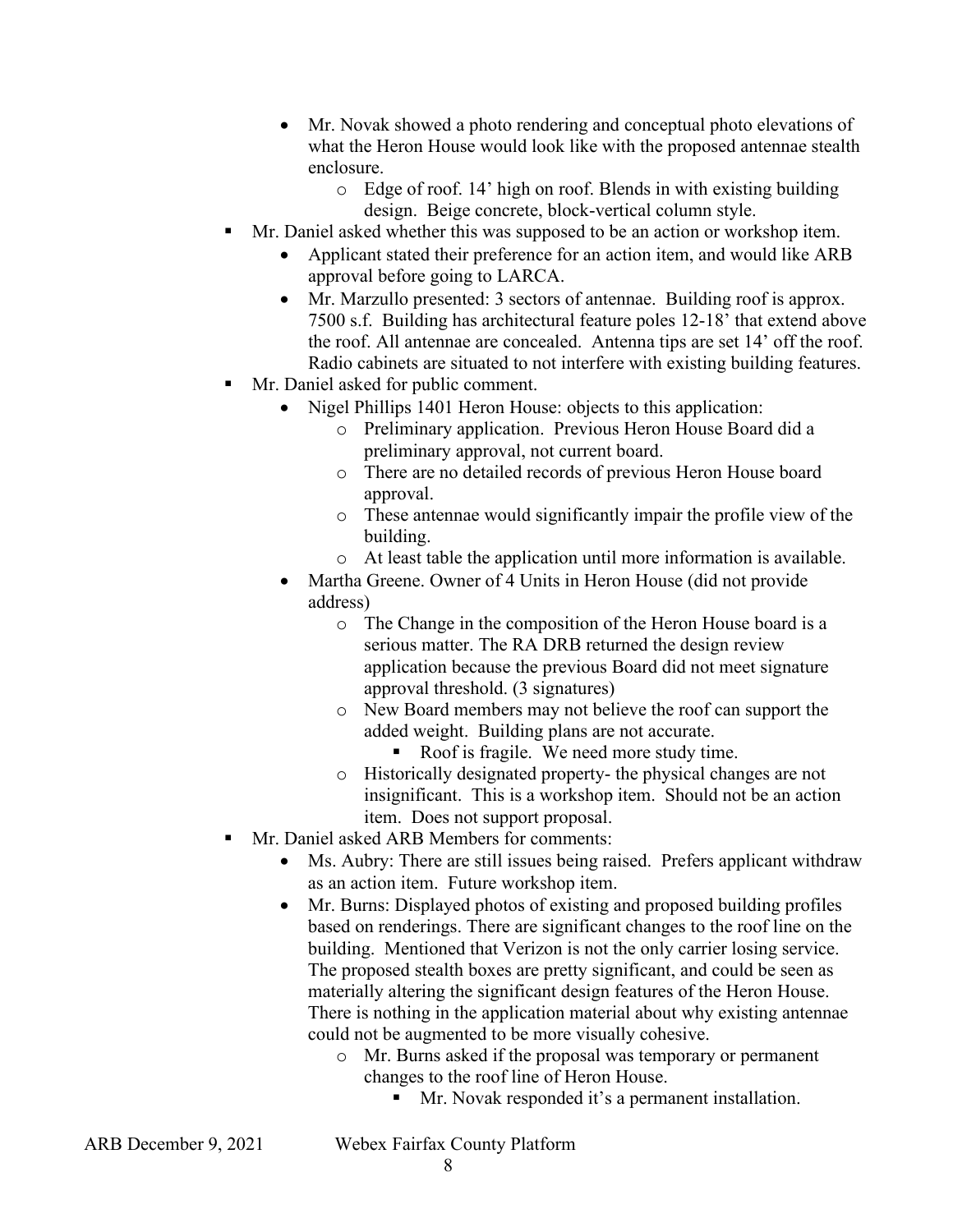- o Mr. Burns will oppose application as currently configured.
- Ms. Huang: Antennae do not blend in with surrounding trees. The building is concrete. Heavy material on roof. Asked would workers be fully trained to deal with a historical building. (Applicant did not respond)
- Mr. Kulinski: Asked if there is a structural plan of the building showing the weight and condition of the building. Applicant responded that a structural analysis for the roof was sent to the Vice President of LARCA, but not provided to the ARB.
	- o Asked the following follow-up questions
		- Is anything being removed.
			- Response: No, everything is new.
		- Are there any other service providers.
			- Response: Sprint is on tower.
			- How high are concealment structures.
				- Response: 14 feet,  $6' \times 4'$
- Heron House) were truly stealth antennae, and much care went into that • Ms. Murray: The first antennae approved (for the existing antennae on design. This proposal does not enhance the HOD. Will vote to deny.
- Ms. Orr: Structural analysis should be required fully evaluating the condition of the existing structure. Any cracking due to installation should be the responsibility of the installers.
- Mr. Plumpe: Asked is the proposed location the only solution. Could you put them on light poles or other structures, etc.
	- o Response: 40' light poles not an option, and this building is the best based on its height and service area possibility as previously mentioned.
- • Mr. Zellman: A "Preliminary" approval is concerning. Too soon to be at the ARB (for an action item).
- moment, more of a design discussion. The views of those other groups are • Mr. Daniel: This application is premature because all submissions should have relevant community association, local, state govt, agency, etc. viewpoints when relevant. This is more of a workshop application at the critical to inform the ARB. The proposed enclosures disrupt the rhythm of Heron House. There should be an up and down variation of antennae heights to mimic the various roof structures, not the uniform heights presented tonight.
	- o Mr. Daniel had a question about the new Lake Anne House- could new building structure support antennae. Response was applicant will look further into that.
- • Mr. Novak requested that the ARB defer the application and that he would from the condo board. get back to the ARB at a later date with a better design and more input
- engineering and structural analysis and the letters of support from local • Mr. Daniel recommended that the future application should have boards is helpful.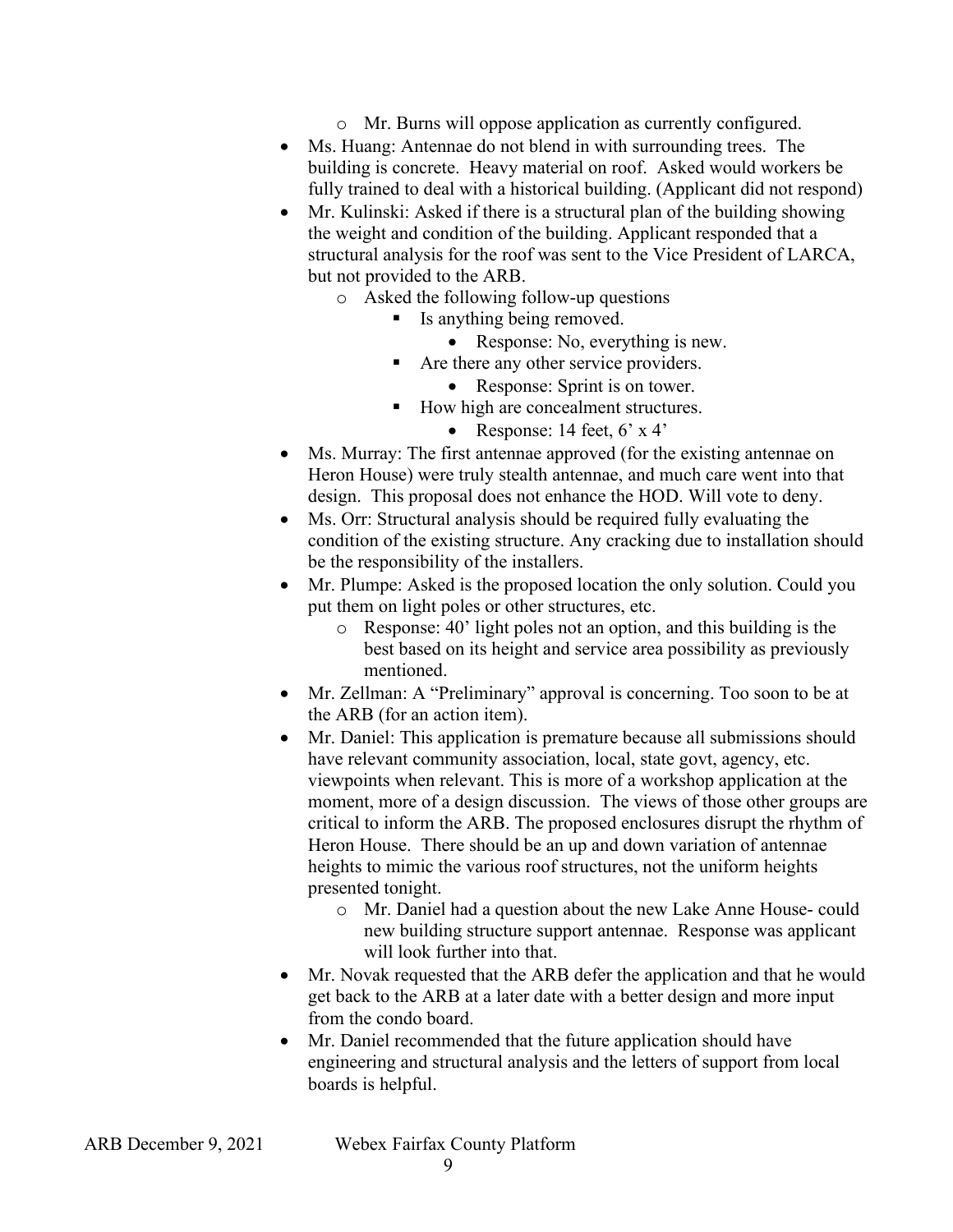• Mr. Burns: Mentioned the potential availability of Virginia and Federal tax credits for preservation- with VDHR and National Park Service approval. Could defer 45% of construction costs.

 **action item ARB 21-LKA-01, located at 11400 Washington Plaza West, in the is deferred as currently not meeting the requirements of Zoning Ordinance Mr. Burns moved, and was seconded by Mr. Zellman, that the ARB defer Lake Anne Historic Overlay District, tax map number 0172 31 1502A, for the proposed installation of 6 concealed antennas with accessory equipment and cabinets on the roof at Heron House, as submitted and presented at the December 9, 2021 ARB meeting. Upon review of the materials, the proposal Section 3101-HISTORIC OVERLAY DISTRICTS. The motion passed unanimously.** 

#### **ITEMS FOR WORKSHOP SESSION:**

- **5. ARB 21-MTA-01 Demolition of Tenant House at Mount Air,** located at 8600 Accotink Road, Lorton, in the Mount Air Historic Overlay District, tax map number 99-4 9A, 10B. The applicant is proposing to demolish the tenant house, previously approved for demolition by the ARB in 2003. Dr. Elizabeth Crowell represents the application. **Mount Vernon District**.
	- o Presentation/Discussion
		- Ms. Crowell presented:
			- Provided background on the property
				- o McCarty family occupied property until 1860 (large wealthy plantation)
				- o Changed hands several times. Park Authority assumed ownership in 1998.
				- o 2010 letter from Linda Blank, former ARB administrator. ARB had approved demolition of tenant house and referred to copy provided to ARB Members.
				- o Because of financial considerations, FCPA did not move forward, and the demolition permit expired. There is funding now.
				- o Tenant property is in very derelict condition.
			- • Phase I archaeology in the area that surrounds tenant house shows there is no formal archaeological resources. Archaeology will be on-site to monitor demolition activities.
			- January action item.
		- Mr. Daniel asked ARB Members for comments:
			- information pertaining to the tenant house, specifically that it was initially - Ms. Aubry: Thanked Dr. Crowell for the history. Appreciated the a garage and outside of the historical significance period. Appreciates the attention paid to the archaeological as stated above.
			- - Mr. Burns: Was on the ARB for the previous approval. No issues. Make sure there is nothing inside the garage worth preserving such as a vehicle.
			- Ms. Huang: No comment.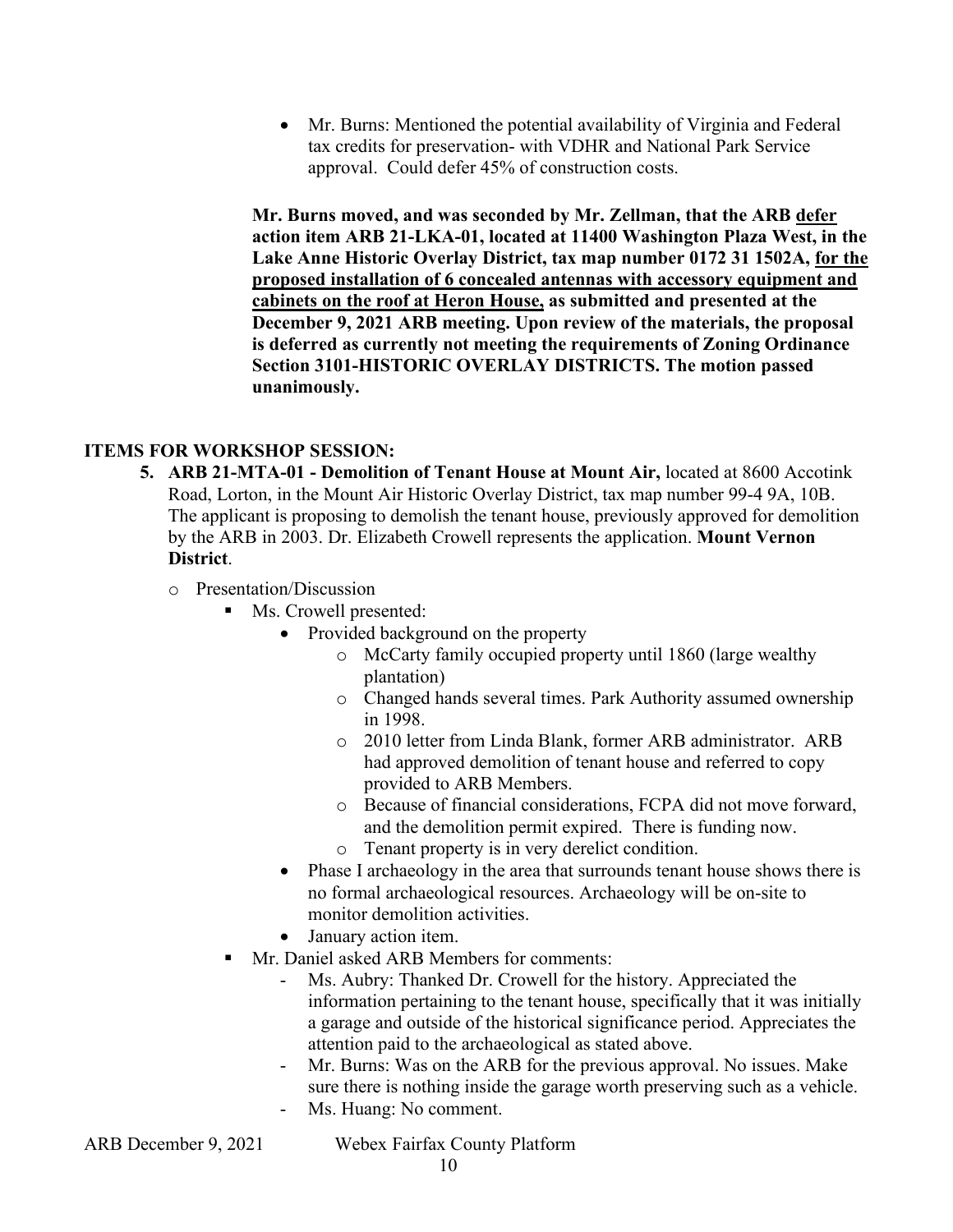- Mr. Kulinski: No comment.
- Ms. Murray: No comment.
- Ms. Orr: No comment.
- Mr. Plumpe: No comment but would like to know if car still in garage.
- Mr. Zellman: No comment.
- Mr. Daniel: No comment. Noted he wrote draft nomination while working at the Park Service.

#### **6. ARB 21-MTV-01 – Renovation plan for Original Mount Vernon High School**

 new Alternative Use of Historic Buildings Special Exception in the Zoning Ordinance. The **(OMVHS)**, located at 8323 and 8333 Richmond Highway, 4100 Mohawk Lane, 8345 Reddick Avenue and 8405 Mount Zephyr Drive in Alexandria, tax map numbers 101-4 ((1)) 5A and 57; 101-4 ((7)) 1 and 39; 101-4 ((8E)) 1. The applicant, the Board of Supervisors of Fairfax County, seeks a Special Exception (SEA 88-V-064-05) to allow for alternative uses of historic buildings for the Original Mount Vernon High School. The ARB has authority to review and provide recommendation over exterior renovations to historic structures under the applicant proposes the demolition of portions of the buildings that have not been deemed historically significant and the addition of a welcome center to the rear of the building. Proposed uses include early childhood education, gymnasium, teen and senior center, nonprofit programs and other community uses. OMVHS is listed on the National Register of Historic Places and the applicant is proposing to use rehabilitation tax credits to help fund the project. Ms. Ipek Aktuglu and Kim Callahan of Fairfax County Capital Facilities represent the application. **Mount Vernon District** 

- $\circ$  Presentation/Discussion
	- **Ms. Laura Arseneau presented:** 
		- Zoning Ordinance Modernization (zMOD) authorized special exception for certain uses in HOD, and the properties must be listed on the County Inventory
		- Animal related, vehicle related and industrial uses are not allowed
		- ARB can regulate exterior, apply Sec. of Interior design standards
	- Ms. Ipek Aktuglu: Project Coordinator, Fairfax County presented:
		- • The property is located in Alexandria on Route 1 across from the South County government building
		- Built in 1939 and part of George Washington's Mount Vernon Estate
		- As of May 2018- listed on the National Register of Historic Places
		- There are 2 annex buildings that will be demolished, non-contributing
		- Historic design, windows, etc. will be maintained as required by VDHR.
		- Use will be education, life skills, and creating pathways to opportunity for members of the community.
	- Joe Celenato, project architect, provided further details about the project scope:
		- Demolition of non-historic structures
		- Upgrade of all building systems
		- Virginia historic tax credits-working with VDHR
		- LEED gold-certified buildings
		- ADA accessibility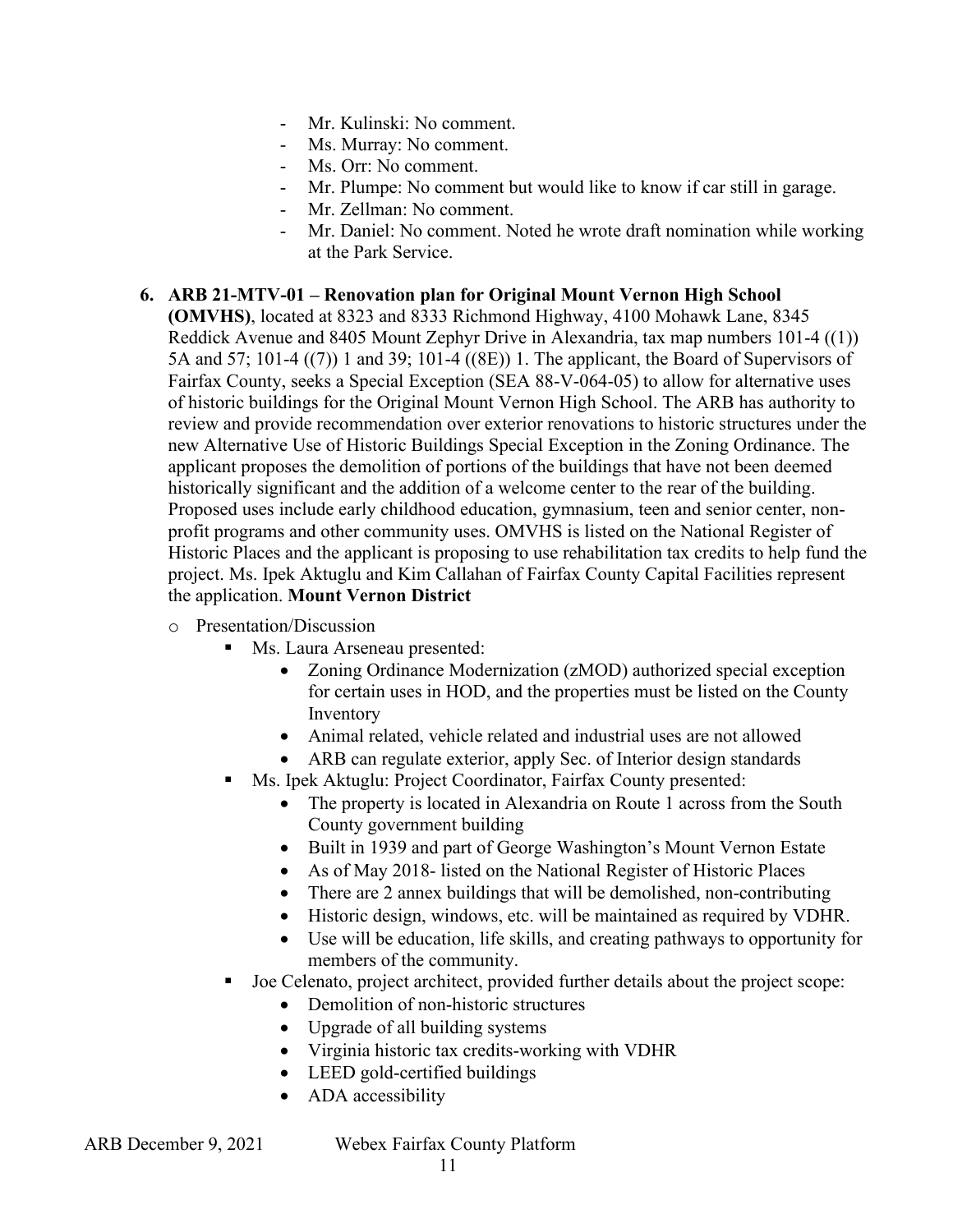- The historic front entrance will be maintained. Slate roof removed and then replaced. Windows and trim will be replaced.
- • The south side of the building will be the human development center. The proposed design will add symmetry and axial orientation that will be possible with demolition of non-contributing building.
- also being sympathetic. There will be heavy use of brick of a similar color and quality to the existing brick. Brick will be stacked bond instead of • Materials- importance of distinguishing newer material from older while running bond.
- Main entrance will consist of a sleek, modern look with heavy use of glass that emphasizes transparency.
- Courtyard space between main entrance and child care center and shop space will be programmed space for community events like live music.
- 2 interior courtyards
- Courtyard near new teen center: linear courtyard
- Mr. Daniel asked ARB Members for comments:
	- moving forward. Ms. Aubry: Good to see the adaptive reuse. Looks forward to project
	- moving forward.<br>- Mr. Burns: Asked if the project would be going for federal tax credits. Response was no. Mr. Burns provided further comment:
		- Delighted to see proposed use.
		- Asked about the circa 1964 building and whether it was being are the circa 1954 and 1962 buildings shown in light gray on the demolished. The response was no, the buildings being demolished diagram provided to ARB Members.
		- Asked where is the BRT (Bus Rapid Transit) with relation to the building. The response at the corner streetlight near the Hyland Center.
		- historic gable. Response was no, the tower will be of the new Asked about elevator tower—would there be an overrun into proposed roof.
		- Asked about the proposed orientation away from the entrance on Route 1, and whether there could be more of an access point off of Route 1. The response was that VDHR would not permit access from Route 1. The dropoff area will remain in the front. The parking in the front will be removed. Right of way for Richmond Highway expansion will take away the parking.
		- the existing top of building would be maintained. Mr. Burns Mr. Burns also asked about the proposed Welcome Center with the transom above the 1950's addition and whether the existing top of the existing building would be maintained. The response was yes, commented that the proposed design is a good example of providing ample natural lighting.
	- - Ms. Huang: No comments. Good to see reuse and reprogramming. Ms. Huang commented that this was successful utilization of the glass box to enhance historical character.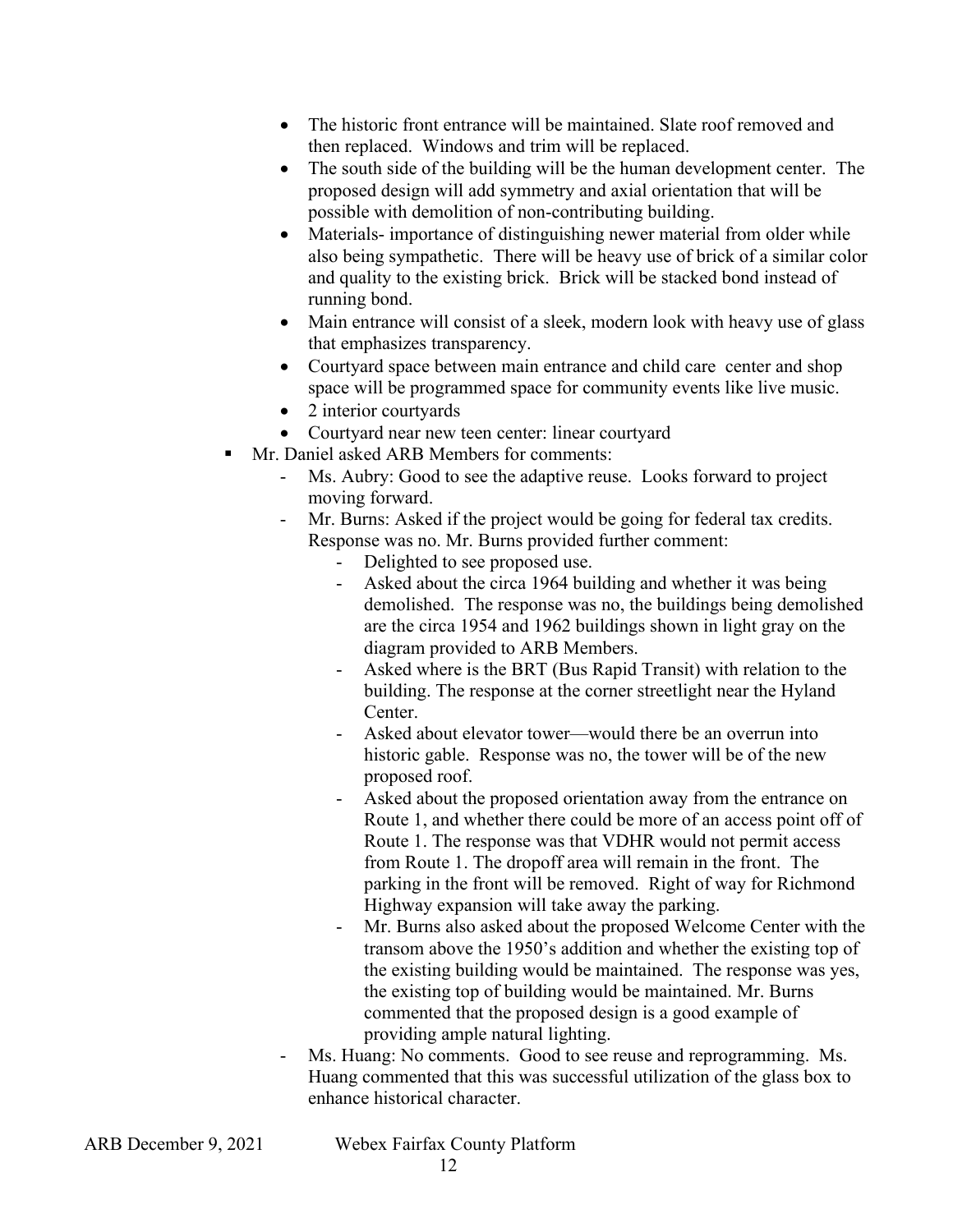- Mr. Kulinksi: Nicely laid-out and nice programming.
- Ms. Murray: Exciting use of the space.
- Ms. Orr: Excited for repurpose.
- Engineering would be the civil engineering firm. Land Design would be the landscape architect. - Ms. Orr: Excited for repurpose.<br>- Mr. Plumpe: Likes the transparency of the design and the nice proposed landscaping. Mr. Plumpe asked about funding. The response was that the project was fully funded and construction would start in 2022. MEP
- Mr. Zellman: Nothing to add. Good project.
- Mr. Daniel: The glass box has been well-integrated. The main entrance will become more of a ceremonial entrance.
- Mr. Burns: Asked whether there would be a mental health facility.<br>- The response was to look into the mental health facility.
	-
	- Mental health not part of this facility.
	- This is more of a human development facility.
	- Can provide more info at next meeting.
- Mr. Burns asked about the blue solar panels on the roofs.
	- Asked about whether the thermal heat from the ground could be used.
- Mr. Daniel asked about green roofs. Response- County has new sustainability policy and will need all roof space for solar panels.

#### **PRESENTATION: None.**

#### **BOARD AND STAFF ITEMS:**

- **Review and action on approval of previous months minutes - November 2021** 
	- No comments on November 2021 meeting minutes.
	- **Mr. Burns moved, and was seconded by Mr. Kulinski, to approve the November 2021 meeting minutes, and authorize payment to the Recording Secretary. The motion passed unanimously.**
- **Treasurer's Report:** Staff (Denice Dressel) \$21,140.81
	- African-American Survey- budget adjustment of around \$5000
- **Administrative:** 
	- o Nominations for the election of officers
	- o **Mr. Kulinski made a motion, nominating Mr. Daniel as Chairman, Mr. Zellman as Vice Chairman, and Ms. Aubry as Treasurer as the slate of officers for 2022. Motion passed unanimously.**
- **Discussion/Update Reports:** 
	- o **Colvin Run Mill General Store Report** Grace Davenport, HR-DPD
		- o Last meeting, it was reported that the General Store is not designated as anything in the HOD. Can the ARB just designate something as contributing. Denice is working with OCA for answer.
	- o **Wellington at River Farm HOD Studies Funding Request Update.**

| ARB December 9, 2021 |  |
|----------------------|--|
|----------------------|--|

Webex Fairfax County Platform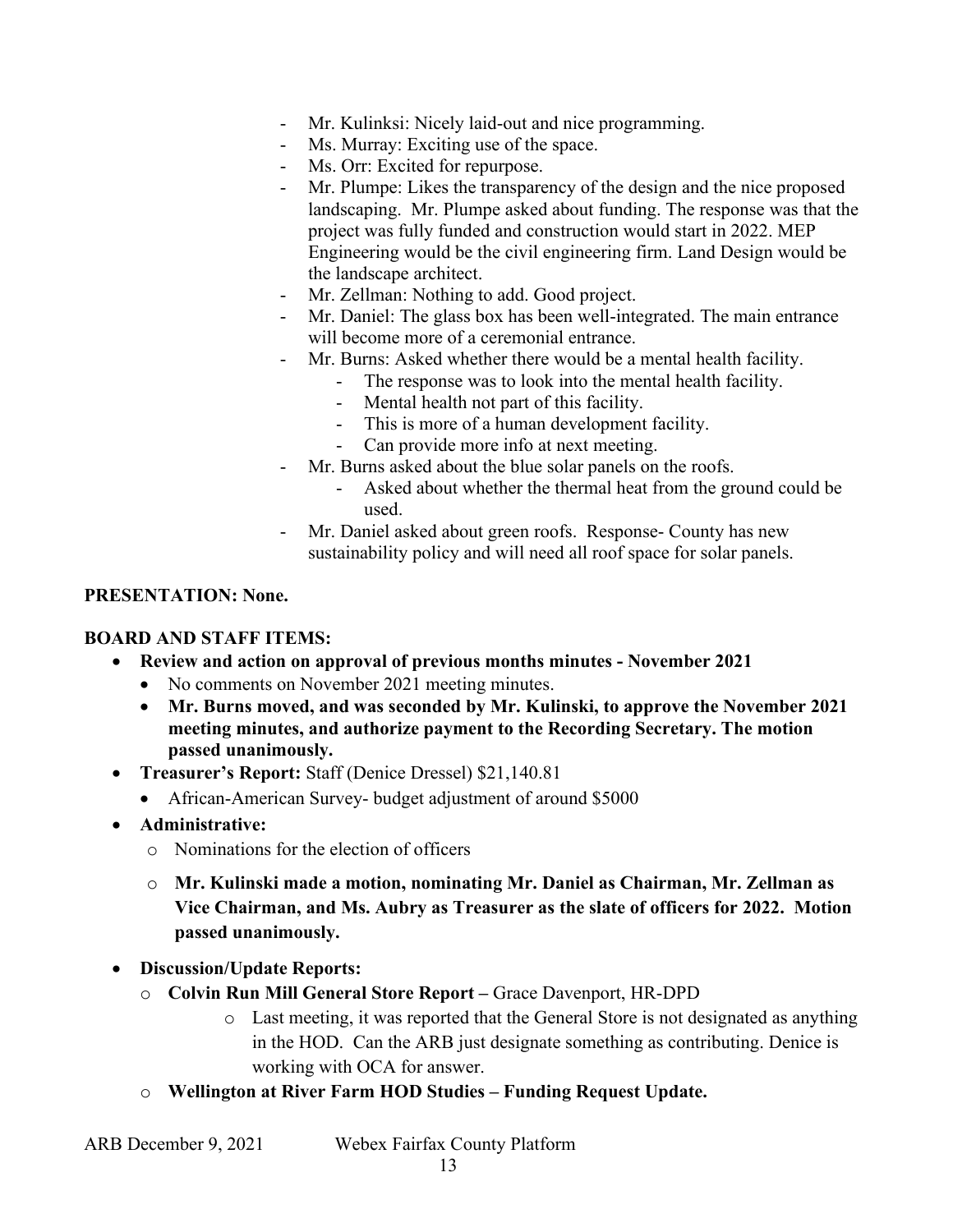- • Ms. Arseneau- if the ARB made the request for funding, it could become a DPD budget item in the next fiscal year. It would be a formality for the ARB to write a letter requesting.
- Mr. Daniel mentioned there needs to be a visioning of what goals are the most important as to funding in the near term.
- Ms. Aubry mentioned that the \$2 million in State funding go towards preserving Wellington.
	- o Ms. Arseneau clarified that the \$2 million is earmarked for the purchase of the property. Money not on the table any more.
- o Mr. Burns suggested that there be a precedent set about funding for surveys.
- o Ms. Aubry suggested work with the History Commission
- o **Hollin Hills HOD Update-** Laura Arseneau- public meeting last Monday. 62 percent of community in support of Hollin Hills. Sup. Storck moving to authorize public hearings in January. Feb 23, 2021- Planning Commission. March 8, 2021- Board of Supervisors.
- o **Holmes Run Acres HOD Update-** Denice Dressel. Work Group meeting next Wednesday, December 15, 2021. Mr. Daniel will talk about ARB process and HOD's and design guidelines.
- o **Rezoning Cases Original Mount Vernon High School-** Denice Dressel**.** None other than original Mount Vernon. See above Workshop item.
- **Correspondence, Announcements:** (Staff)
	- • **Interjurisdictional projects-** Wolf Trap- Section 106. (National Park Service). DPD HR placed on the National Register. The question posed to the ARB is would it like to be a will provide more information to ARB Members soon. Wolf Trap is contemplating programmatic changes. Research is being done on the Filene Center, and it is eligible to be consulting party.
		- o Mr. Burns asked about One University Plaza.
		- o Ms. Arseneau can send proposal to all ARB Members.
	- o **Old Business**  2 letters
		- Lake Anne letter
			- o Denice Dressel, Ms. Huang, and Mr. Daniel met with President of LARCA to offer guidance.
			- o Many immediate inquiries forwarded to FOIA office
			- o Gupta Foundation- Lake Anne Rising, the County can accept funding for cursory and supplementary studies
		- • Courthouse repairs- Mr. Zellman. Update will be provided soon.
			- o Mr. Zellman checking grammatical errors and doing final edits. The letter will be sent by the New Year.
		- o One University Plaza- County is consulting party. Meeting with OCA.
			- Mr. Burns asked what actions has the County taken on
- **New/other business**